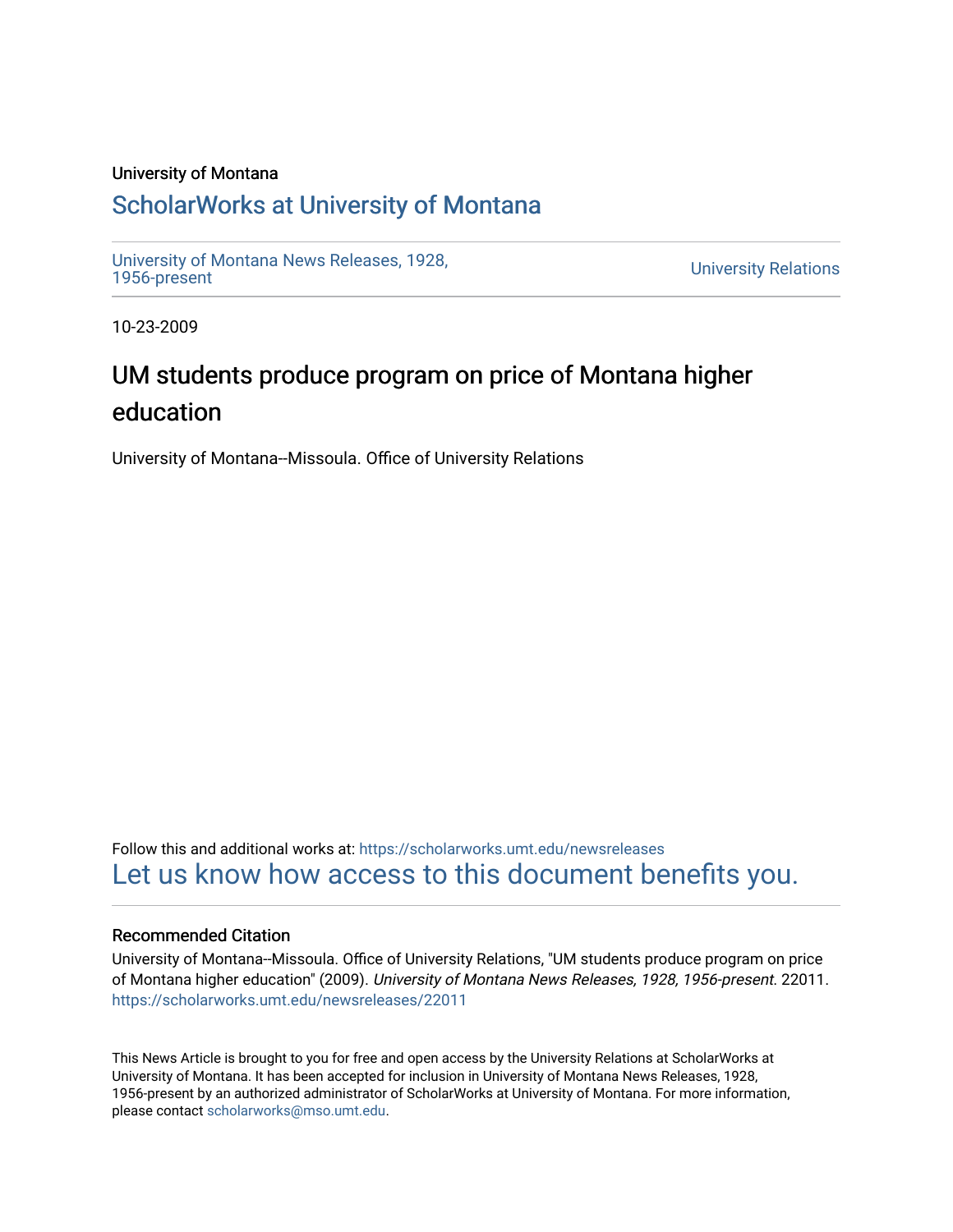

UNIVERSITY RELATIONS • MISSOULA. MT 59812 • 406.243.2522 • FAX: 406.243.4520

### **EWS RELEASE**

Oct. 23, 2009

**Contact:** John Twiggs, faculty adviser, UM Radio-TV Department, 406-243-4565.

#### **UM STUDENTS PRODUCE PROGRAM ON PRICE OF MONTANA HIGHER EDUCATION**

#### **MISSOULA -**

Uncertain economy and rising tuition costs make the dream of attending college difficult to achieve for some Montana families. The University of Montana student-produced television program "Montana Journal: Unaffordable Education?" examines how people are coping with costs and if they are being pushed too far.

The program features a Helena family working hard to put five children through college, a **Billings** student making the trade-off of military service to pay for his education, a **Flathead Valley** student who found a local community college as a cost-saving alternative, a former Montana State University-Bozeman student who realizes he may never return to school because of the expense; and a **Corvallis** High School senior trying to plan her college financial future. They all speak to the issue of whether higher education is slipping out of reach for Montanans. "Montana Journal" will be broadcast on MontanaPBS (KUFM-TV in Missoula and KUSM-TV in Bozeman) at 7 p.m. Thursday, Oct. 29. The program will repeat at 5 p.m. Saturday, Oct. 31, and 10:30 a.m. Sunday, Nov. 1.

The "Montana Journal" series is now in the 12th year of production and is produced by seniorlevel students in UM's Department of Radio-Television and School of Journalism. John Twiggs,